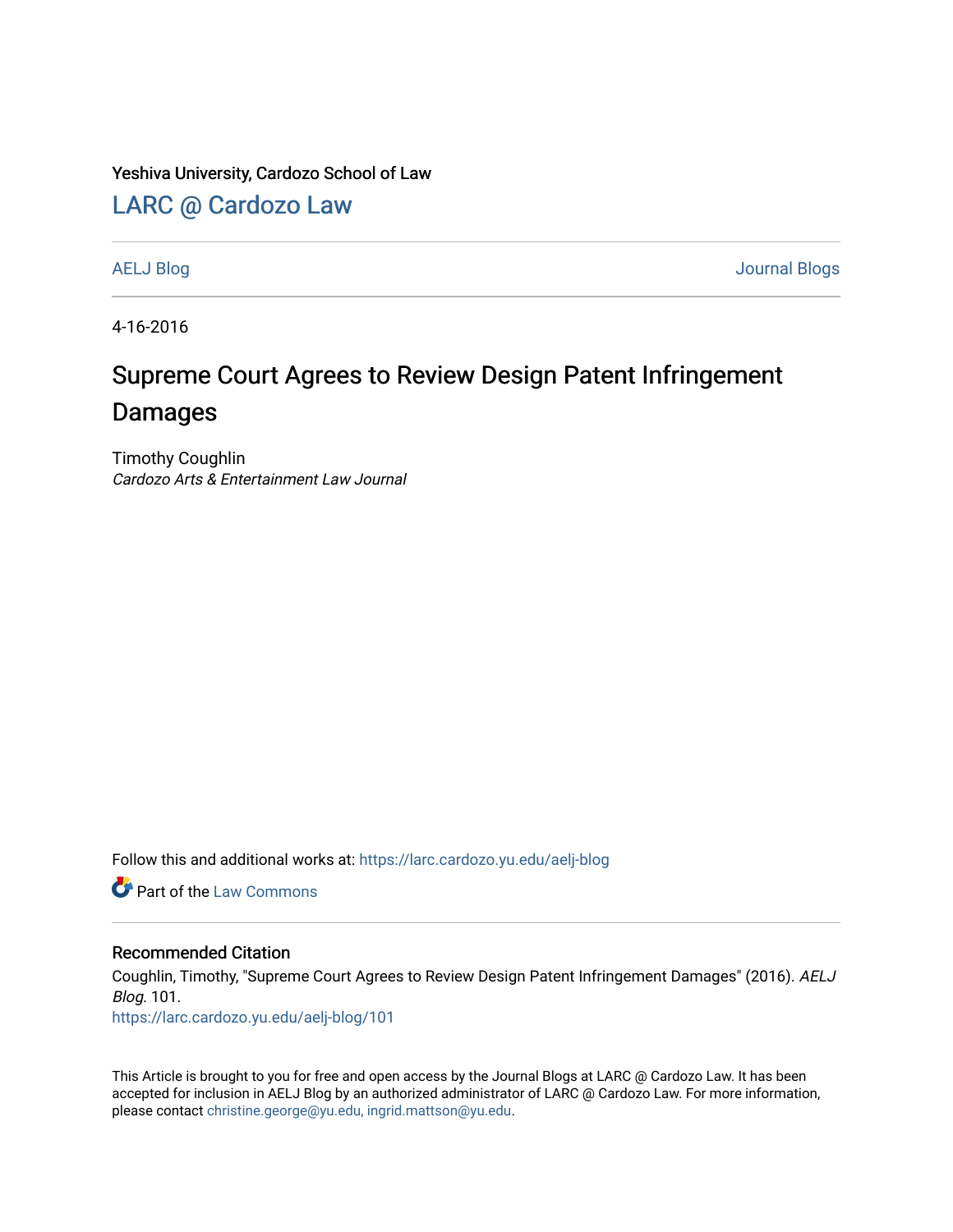## **Supreme Court Agrees to Review Design Patent Infringement Damages**

## BY [TIMOTHY COUGHLIN](https://cardozoaelj.com/author/timothy-coughlin/) / ON APRIL 16, 2016

On May 15, 2015, the United States Court of Appeals for the Federal Circuit (The Federal Circuit) handed down its decision in Apple, Inc. v. Samsung Elecs. Co. The court held that Samsung's mobile phones had infringed two of Apple's design patents for the iPhone series of products, D593,087, which claims some ornamental design regarding the iPhone bezel, and D604,305, which claims the ornamental design of the GUI (graphical user interface). The Federal Circuit invoked 35 U.S.C. § 289, which states:

"Whoever during the term of a patent for a design, without license of the owner, (1) applies the patented design, or any colorable imitation thereof, to any article of manufacture for the purpose of sale, or (2) sells or exposes for sale any article of manufacture to which such design or colorable imitation has been applied *shall be liable to the owner to the extent of his total profit*…."

The Federal Circuit held that Apple was entitled to the total profit Samsung had earned in selling the infringing products, a \$548 million verdict. The holding indeed did not fall on deaf ears, as shown by public outcry from large corporations, such as Google and Facebook, declaring that the damages rule set forth by the Federal Circuit creates an unprecedented windfall to a plaintiff and should be reconsidered. The "total profit" rule allows patent holders to automatically reap the cost and labor benefits of hundreds of noninfringing utility patents upon a showing of one infringing design patent attributed to the same product.

As compared to the damages received for the infringement of utility patents, a plaintiff is limited to lost profits: the amount of money the patent owner lost due to the infringement. However, this "but-for" causation is difficult to prove considering a plaintiff must show an absence of noninfringing substitutes. Essentially, a plaintiff is required to show that no other competitor's products would have been able to "grab" a portion of the market if the defendant did not exist; a difficult feat in today's competitive cell phone market. When not able to meet the high standard of lost profits, reasonable royalties may be granted, assuring that the patent holder does not go home empty-handed. Reasonable royalties award a plaintiff the market-dictated rate based on hypothetical licensing agreements between the patent holder and infringer. In other words, a plaintiff is entitled to profits attributed to the infringed patent in light of the infringing product's overall inventive aspects.

Utility patents have traditionally been viewed as the more useful type of patent, allowing an inventor to claim functions, methods, and compositions of matter, much more than mere ornamental features claimed in design patents. Why, then, should the more complex utility